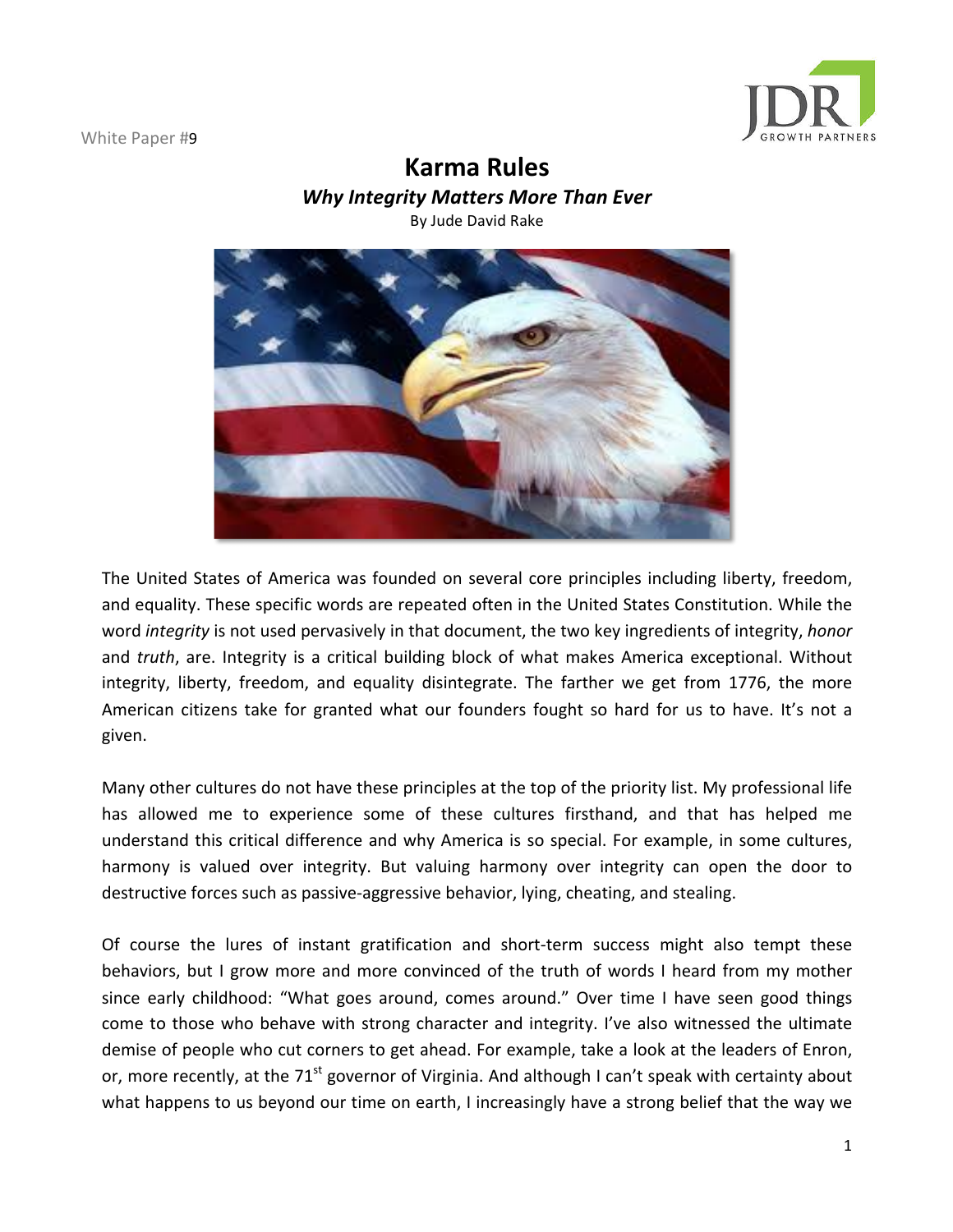

handle ourselves and treat others matters longer term. As a leader, it also has an exponential effect on the organization you lead.

## **Leadership Principle #8**

Operate transparently, deliver on your promises, and remain steadfastly focused on doing the right things. Karma eventually rules.

# **The Leader's Challenge**

The further you climb up the leadership ladder, the more challenging decisions become because the lines dividing right and wrong become much less black and white. For example, when a vital customer asks you to share the system economics of your business relationship with them, what do you do? How do you answer piercing questions about a highly confidential topic from an employee at a town hall meeting? These are just a few of the ongoing tests of your commitment to transparency and integrity.

In his book *How Will You Measure Your Life?,* Clayton Christensen describes how marginal thinking can tempt us into compromising our principles. He uses the concept to explain how good people, even a Rhodes scholar such as Jeffrey Skilling, can end up in the slammer. The concept is similar to the business principle of marginal cost. People may choose to do the wrong thing because the marginal cost of doing something "just this one time" seems negligible. But the cost over time is multiplied. Christensen rightfully points out that there is a snowball effect to this kind of thinking because life is one unending stream of extenuating circumstances that tempt us to cross the line. Especially as you gain more influence. One of the most striking examples of this concept resulted in the tragic demise of the British merchant bank Barings in 1995. It was precipitated by one small questionable choice by a trader that led him deeper and deeper down a treacherous path. Each step of the trader's journey appeared to be a small compromise of principle, but over time it had a compounding effect that added up to the catastrophic collapse of a 233-year-old institution.

Integrity matters even more as we grow more socially connected. Increasingly, we live our life under video surveillance. Additionally, social media has opened up our worlds. Mark Zuckerburg has suggested that people of sound character should be less fearful of social media because they have less to hide. Following this line of thinking, people who exhibit bad behavior will be more exposed in a socially connected world, and that's a good thing. It's an interesting idea. Whether you agree with him or not, social sites such as Facebook, Twitter, Instagram, Snapchat, LinkedIn, Pinterest, etc. are clearly here to stay, and they are transforming the way we communicate.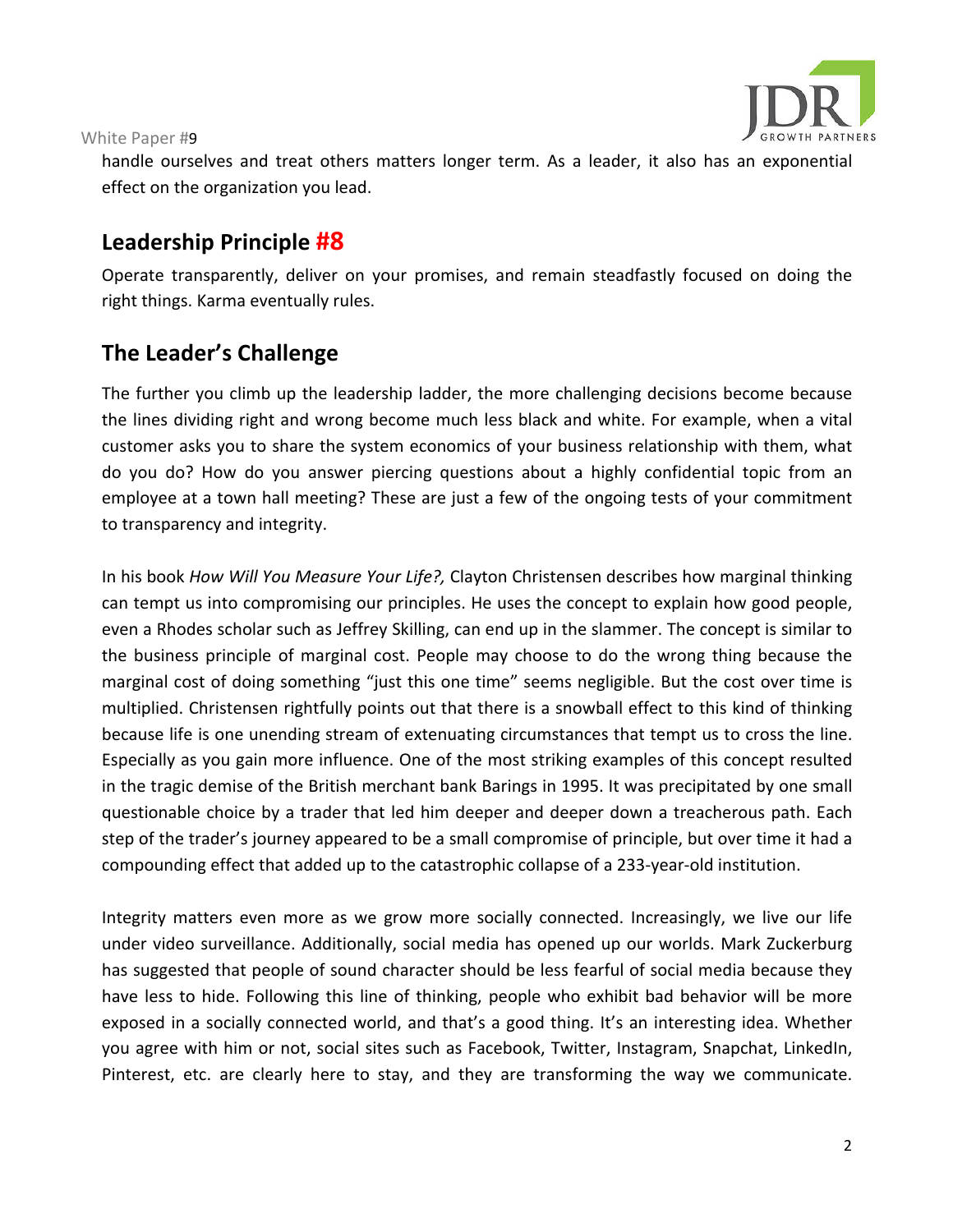

Information travels at lightning speed, and consequently I do believe integrity matters more than ever.

In this increasingly connected world, leaders must assume that their most ironclad efforts to achieve confidentiality will fail. They must be prepared for the broad scale socialization of everything. You're either going to proactively and transparently manage and leverage the message, or it will eventually manage you, and you will be on your heels rather than your toes.

### **What Matters Most**

My mother, whom I mentioned earlier, had a meager education. She never finished high school because her family needed her to enter the workforce early. She worked in the same factory for over 45 years, and she frequently worked supplemental jobs such as waitressing or selling Tupperware to make ends meet as a single mom. I admired her work ethic. I remember her saying that she was not smart enough to lie, because one lie would lead to more lies, and she was simply not smart enough to keep track of all the lies. This idea stuck with me. It's one pragmatic reason to tell the truth. But there are other reasons for those who think they are smart enough to keep track.

It has been my experience that people who have a good sense of personal purpose struggle less with this principle than others. They tend to be more motivated by opportunities to learn and grow, increase their influence and responsibility, be recognized for their contributions, and help others do the same. I'm not suggesting that money is not important to these people because it matters to anyone who wants to put food on the table. But people who are motivated first and foremost by money over nobler aspirations tend to lose their moral compass over time.

The MBA programs at top business schools teach us that our ultimate purpose as business leaders is to maximize shareholder value. While I agree with this premise and endorse the geometric value to society that capitalism and free market competition bring, I also like Peter Drucker's assessment that "profit is not the purpose of a company, but rather a test of its validity." It's how we keep score. Money matters, as do profits. But neither money nor profits compare to the purpose of helping and building up people. Those who understand and embrace this principle usually realize that the latter priority feeds the former. Leaders can have their cake and eat it, too. Emotionally intelligent leaders with a good sense of purpose get this, and people want to follow them because they are drawn to their integrity. Conversely, leaders who don't get it are eventually discovered as egocentric, and they lose the commitment of the people they seek to lead. Karma eventually rules.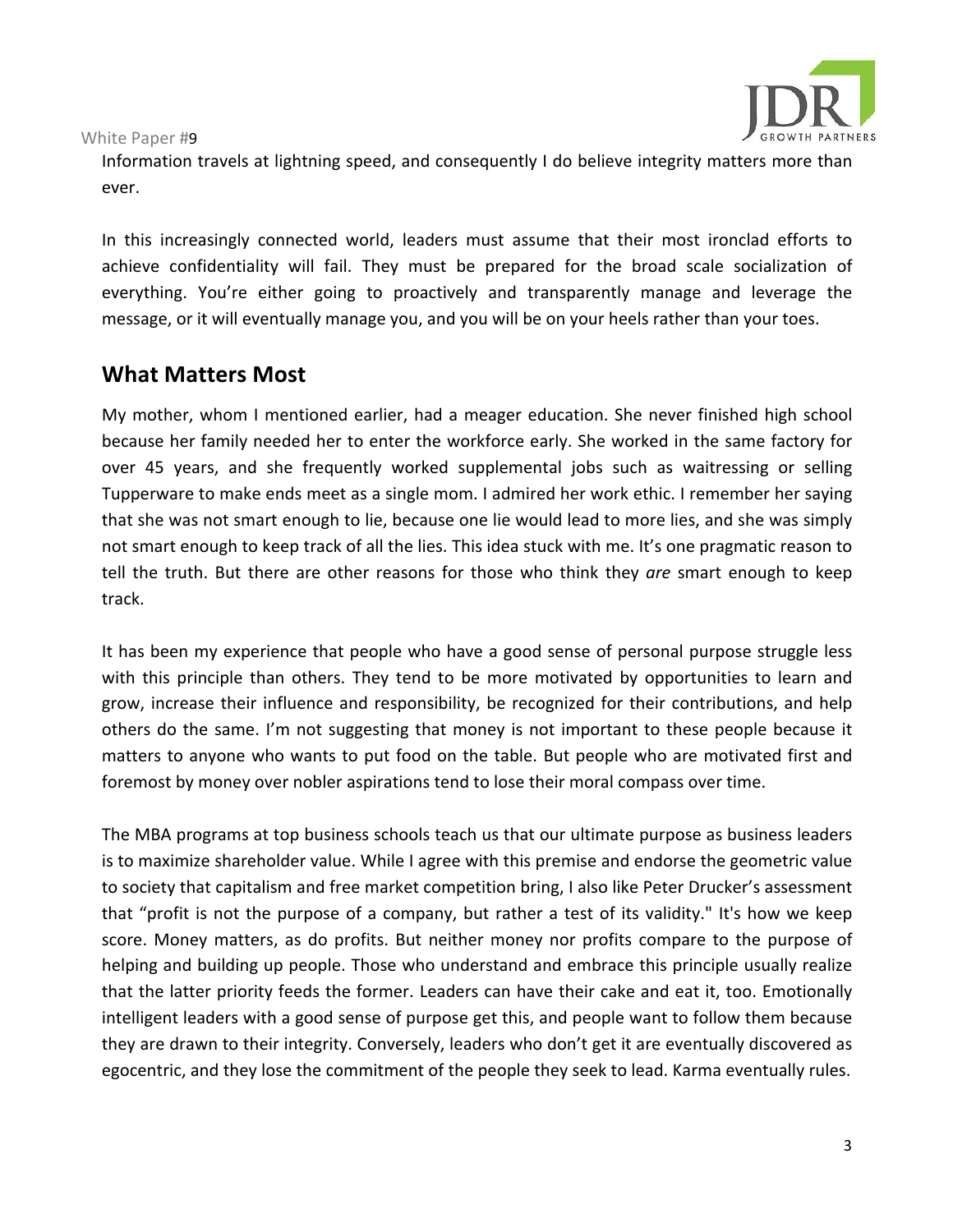



### **Success Models**

I like to use an analogy or metaphor to help crystallize a point, so let's look outside the business world to the military for a success model. My favorite is documented in the New York Times bestselling book We Were Soldiers Once... and Young. It's a true story about the Vietnam War written by Lieutenant General Harold G. Moore (Ret.) and war journalist Joseph L. Galloway. The book, written in 1992, was also adapted into the 2002 movie "We Were Soldiers."

Both book and movie tell how Lt. Gen. Moore recruited, developed, and led a team of 400 soldiers into battle against 4,000 Vietnamese soldiers—and won. Beneath the storyline is an insightful juxtaposition of two polar opposite approaches to leadership. Lt. Gen. Moore made a commitment to his soldiers to lead them from the front and to be the last one off the battlefield. First on, last off. The North Vietnamese Army was commanded by General Nguyen Huu An, who led his enormous force from behind, positioned in an underground control center.

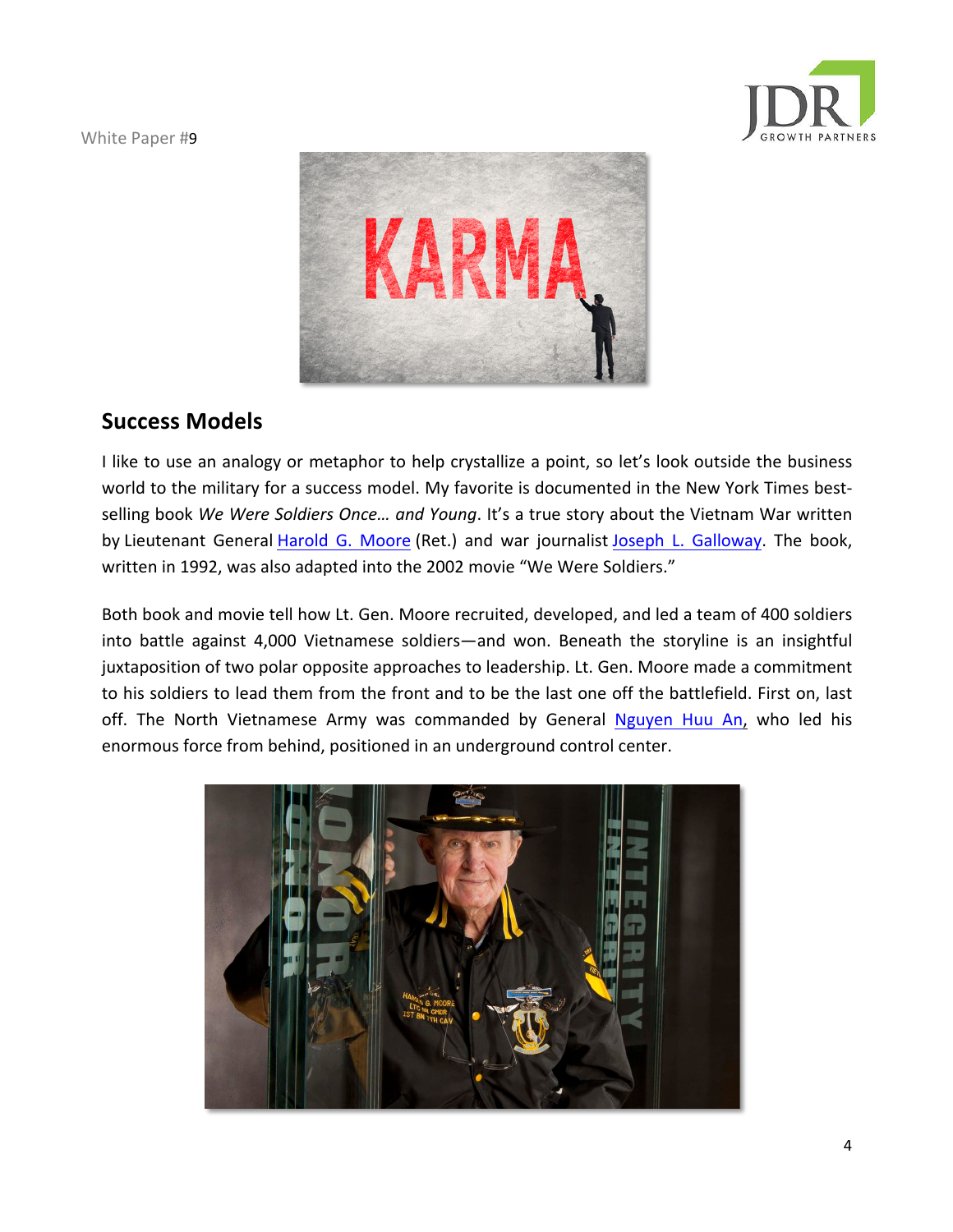

Lt. Gen. Moore developed leaders and bonded with them while courageously fighting side by side. In comparison, General An treated his soldiers like expendable pawns on the chessboard of war. Because Lt. Gen Moore was on the front lines, he needed no interpretations of actions and results, so he nimbly course-corrected his team in real time around adversity to an improbable victory. Conversely, General An relied on reports from the field to make decisions in a command and control manner, away from the action. It's one of the best underdog success stories of all time, and an excellent foundation for leadership training and development.

I hesitate to use a war analogy because the challenges we face and the sacrifices we make leading businesses pale in comparison to the risks soldiers face when fighting for our freedom in war. But many of the leadership principles are transferable, especially the integrity with which Lt. General Moore selected, led, and cared for his troops. In the book and in the movie, the leaders to whom Lt. General Moore ultimately reports in Washington (analogous to stakeholders and headquarters in business) progress from being slow and out of touch with the reality of the battlefield to become vital partners who enable a successful outcome. And it wouldn't have happened without a courageous leader with integrity who fought like hell to connect headquarters with the battlefield and shift the center of gravity of the battle externally where it belonged.

Interesting side note: In 2004 I was having dinner with an important customer in Germany while attending a trade show. When asked by their President to share my favorite movies of late, I included *We Were Soldiers* in my answer. To my surprise, a lady toward the end of our long table said, "That movie is about my father." After recovering from my surprise, I gathered my thoughts and asked her several questions. I was happy to learn that the book and movie accurately portrayed Lt. Gen Moore. The additional texture she provided me about him was a treat I will never forget, and I was not surprised to find that his daughter had grown to be an impressive leader in her own field.

A couple of years later in 2006, a little more than a year after Recycled Paper Greetings (RPG) was purchased by a reputable private equity (PE) firm, I was hired to lead its turnaround. The two founders of RPG were wonderful gentlemen who remained partial owners and members of the Board of Directors. However, RPG was falling short of financial projections and was ebbing toward covenant default. The company had not achieved distribution at several large retailers as projected in the investment thesis.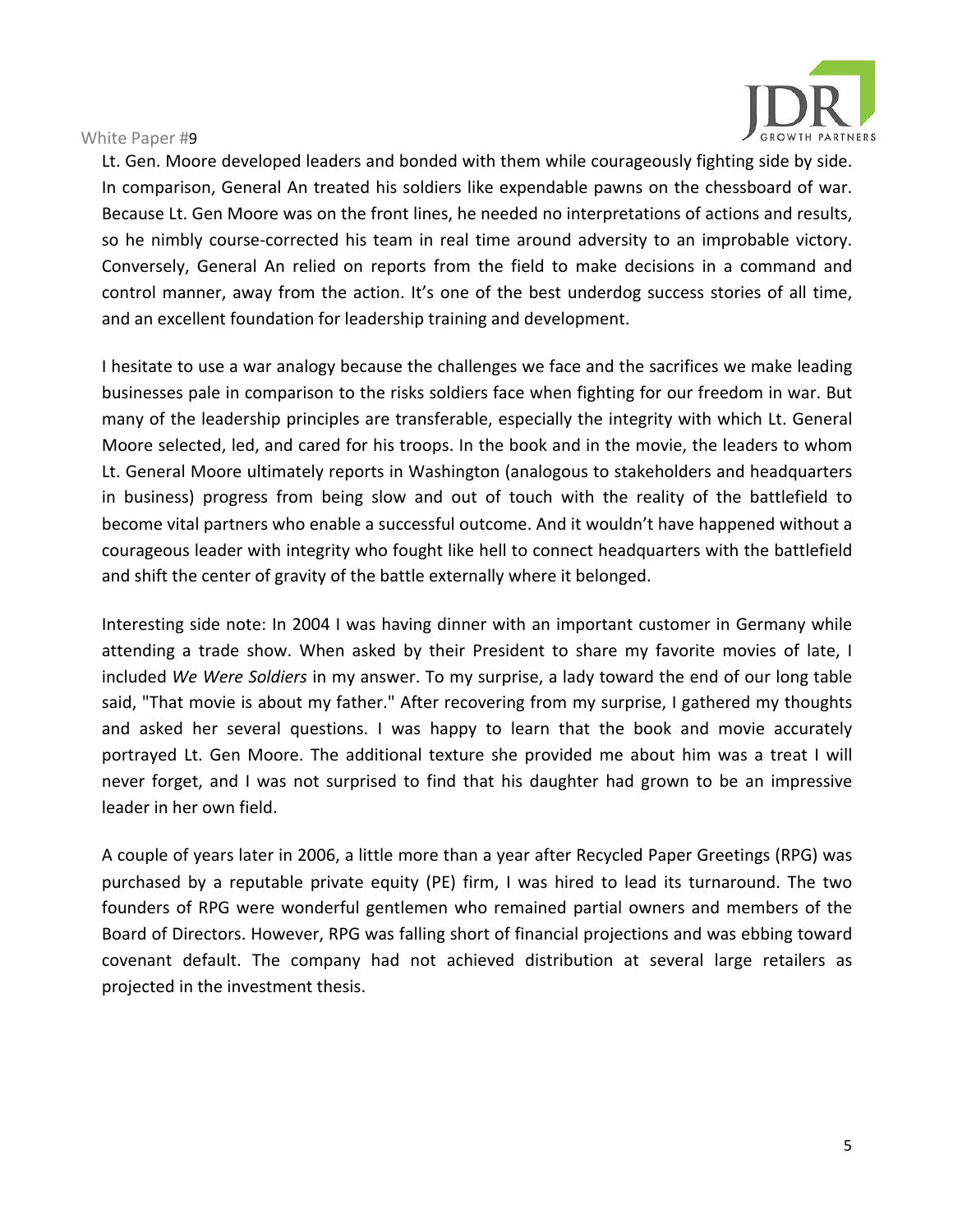



As the new CEO, I worked urgently with the leadership team and Board to develop a vision and strategic plan for the company's profitable growth and future prosperity. In the first six months, we successfully restructured the company and secured the financing we needed to upgrade the leadership and management capabilities. We also quickly improved same store sales by deploying a proprietary consumer validation model to elevate the success rate of new greeting cards, added several new artists and creative partners to boost consumer preference, streamlined the supply chain to improve quality and reduce costs, and secured new distribution at several large retailers to fuel growth.

Unfortunately, our progress was interrupted by the economic crisis of 2008. The crisis destroyed many boutique retailers, including some of our customers where we made the most profits. As chance would have it, we were just a few months away from securing distribution at the largest retailer in the world. Launching at this huge retailer would dwarf every task the company had undertaken in its 36-year history, and it would require laser-like focus from our entire workforce. We knew that landing this retailer would increase our sales by over 30% and catapult us toward financial prosperity. To use a football analogy, we were on the one-yard line, but we were running out of the cash we needed to score fast.

We focused our team and attempted to restructure our balance sheet a second time, but our PE owners and second lien holders could not agree on financial terms. As we ebbed closer to financial insolvency, some of our first and second lien debt holders lost patience and sold some of our debt to our fiercest competitor, a much larger company. I later learned that our PE owners had previously met with this competitor to discuss a potential acquisition, and the competitor had signed a legal agreement that would preclude them from making the aggressive move they were now taking. Our PE owners filed a lawsuit, but we quickly realized that the legal system was not going to move fast enough to solve our financial challenges.

Once our competitor had purchased a significant amount of our debt, it became increasingly unclear who actually owned RPG. At a time when we were preparing for the biggest customer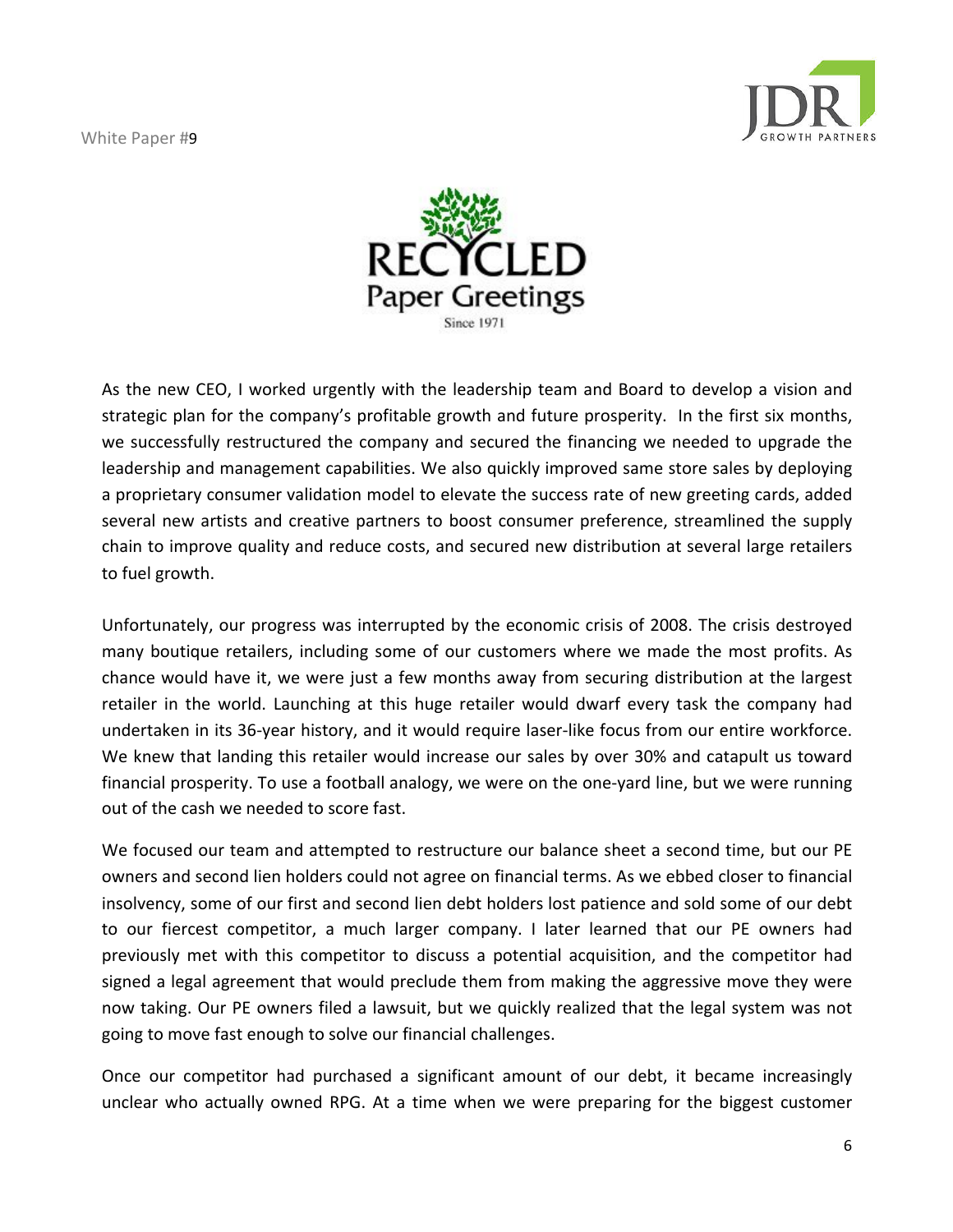

launch in the history of RPG, the earth beneath our feet grew progressively unstable. However, I was very fortunate to have our CFO, Ed Stassen, at my side. Ed, with rock solid integrity, did not waver throughout this saga. Additionally, our point person at Rothschild, the firm we hired to help us manage the financial restructuring, was Neil Augustine, and he provided sage advice and guidance. As lawsuits and depositions proliferated between stakeholders and competitors, Neil guided me to focus first and foremost on my fiduciary responsibilities as the leader of RPG. He also warned me that it would not be easy. His coaching would prove invaluable because I was soon inundated with paradoxes and choices that were much more gray than black or white.

The following months were rife with awkward and challenging moments. I found myself reporting to different constituencies who all had conflicting business objectives for the company. It became increasingly clear that what might be best for the company might not necessarily be financially best for me nor my team. I kept my team steadfastly focused on the long-term financial survival of RPG, even if it meant surrendering our own financial equity in the process.

While this job had been the most enjoyable and satisfying of my career, these nine months were also the most challenging of my life. Fortunately, I had a loving and supportive family that anchored me in what matters most, and I had the unwavering commitment of the best leadership team I had ever assembled and cultivated. We focused on running the business despite persistent meetings with law firms and restructuring advisors from all parties involved. Throughout the process, we held regular town hall meetings with *all* of our people to transparently communicate our status. My team and I delivered the good news of marketplace progress as well as the bad news of the hard choices we had to make to survive financially while we navigated our ownership structure with stakeholders. I will never forget standing in front of our company before the Christmas holiday season and explaining that even though we were winning in the marketplace, we had to make difficult cost cutting decisions such as suspending merit pay increases and 401K contributions.

Just a few weeks before our first ship date to our new, largest customer, I was notified that our competitor was on the verge of owning a majority of RPG. My General Counsel and I met with their leadership, and we began negotiating the next phase of our company's journey. RPG survived as an enterprise and consumers can still buy RPG cards because we avoided financial insolvency. The company was saved, and we now reported to new owners.

Our new owners had been fierce competitors, but they treated us fairly, and we grew to be collaborative business partners. Once they achieved an insider's view of the innovations we had brought to the greeting card industry and learned why we had been gaining market share, my team and I were asked to stay on to lead the business forward. They then purchased the wholesale business of Papyrus and asked us to merge Papyrus and RPG. We were asked to lead integration